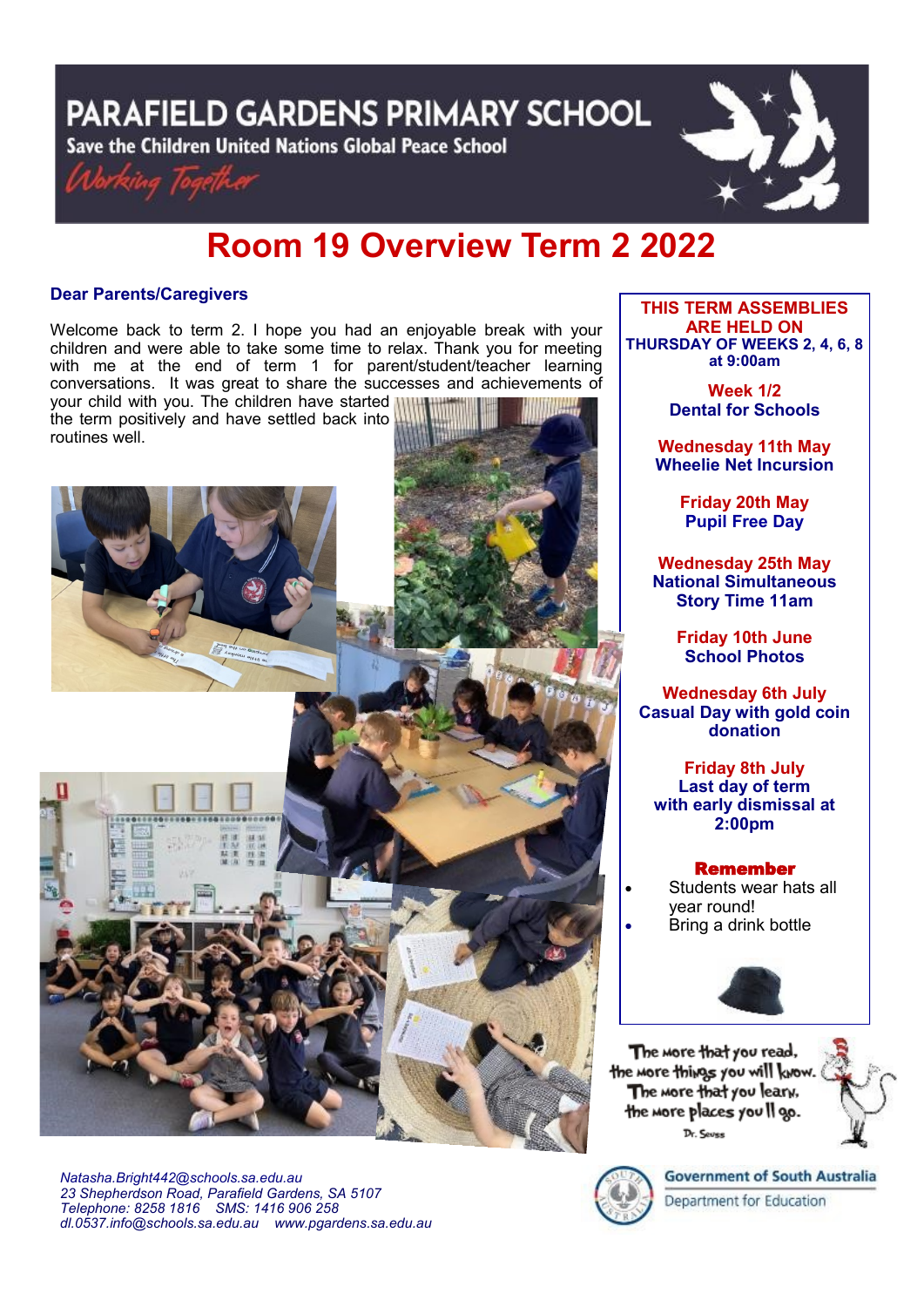## **Communication Folders**

Each day your child will take home their diary in their communication folder. This serves as one form of communication and needs to come to school everyday. Please make sure your child has their reader, diary and tricky word book at school everyday. If your child is absent, please write a brief explanation in your child's diary or send a message on Class Dojo explaining their absence and/or ring the school. It is a departmental requirement that all absentees are recorded and reasons given.



Please remember to use **Class Dojo** as another way to communicate with us as well. We will also share with you photos and stories of what your child is doing at school.

## **Morning Routine**

We will continue to begin our mornings in the PEACE Garden, as we have noticed that this has been an excellent support to children in transitioning, settling in each morning and, as well as burning off some of that excess morning energy!.

It is very important that your child arrives to school on time. **The first bell goes at 8:35 then again at 8:40am.** If your child is late they need to get a late slip from the office before coming to the classroom.

Please send **a bottle of water** with your child **every day.** It is important for all children to have **healthy choices** in their lunch box.

*Children need a healthy snack to eat at around 9:30am each morning and then another snack type food/s for eating at recess.*



## **Homework**

To ensure that they are reinforcing ideas learnt during class time, students in the Early Years classes are required to practise their Tricky Words and read to a parent or caregiver each night for 10 minutes. Knowing these words instantaneously will greatly help students' fluency in reading. Remember to practise the words in different orders so that your child is learning the word itself, not just remembering the words by rote order. If your child has finished their tricky words, then they will be given a LSCWC sheet every Monday morning with new Tricky Words for them to practise **spelling** these words. Students will swap over levelled readers on Monday, Wednesday and Friday.

# **English**

# **Curriculum**

We will be continuing our work with the *Jolly Phonics* program throughout this term, where all students will be working alongside each other in groups with similar ability and learning styles. Each



child has undergone assessments to provide us with information to place your child in the group that best suits their

individual needs, knowledge and understanding. These lessons will occur throughout the week.

In **writing** this term we will be focusing on narrative texts.

## **Maths**

In Maths we will continue to revise and develop our understanding of number. In addition to this, students will be working towards achieving the following learning objectives:

- measure and compare the lengths and capacities of pairs of objects using uniform informal unit
- count collections to 100 by partitioning numbers using place value
- recognise and classify familiar two dimensional shapes and three dimensional objects using obvious features

## **Science**

In Science this term we will be joining with Room 10 to look at the external features of plants and animals. We hope to have some real life animal encounters which will be exciting! We will also be looking at habitats and how these places meet the animals' needs.



# **HASS**

In HASS we will be learning about the natural, managed and constructed features of places, their location, how they change and how they can be cared for.

If you would like to speak with me about any issues, concerns or feedback I am available before and after school.

I look forward to continuing to work with you and supporting you and your child throughout the year.

Kind Regards, Tash Bright

## **Music & Drama with Mrs Thompson**

This term in music students will continue reading rhythms using ta and titi and also introduce a silent beat, za. Students will develop their understanding of melody and pitch using Boomwhackers. They will explore pathways and qualities of movement through dance.

In drama, students will use their voice and facial expression to show character. They will use books as prompts for developing characters and storytelling.

## **Health and PE with Mrs Ryan**

In term 2 students will keep focusing on keeping healthy, safe and active.

In Health students will study food and nutrition,